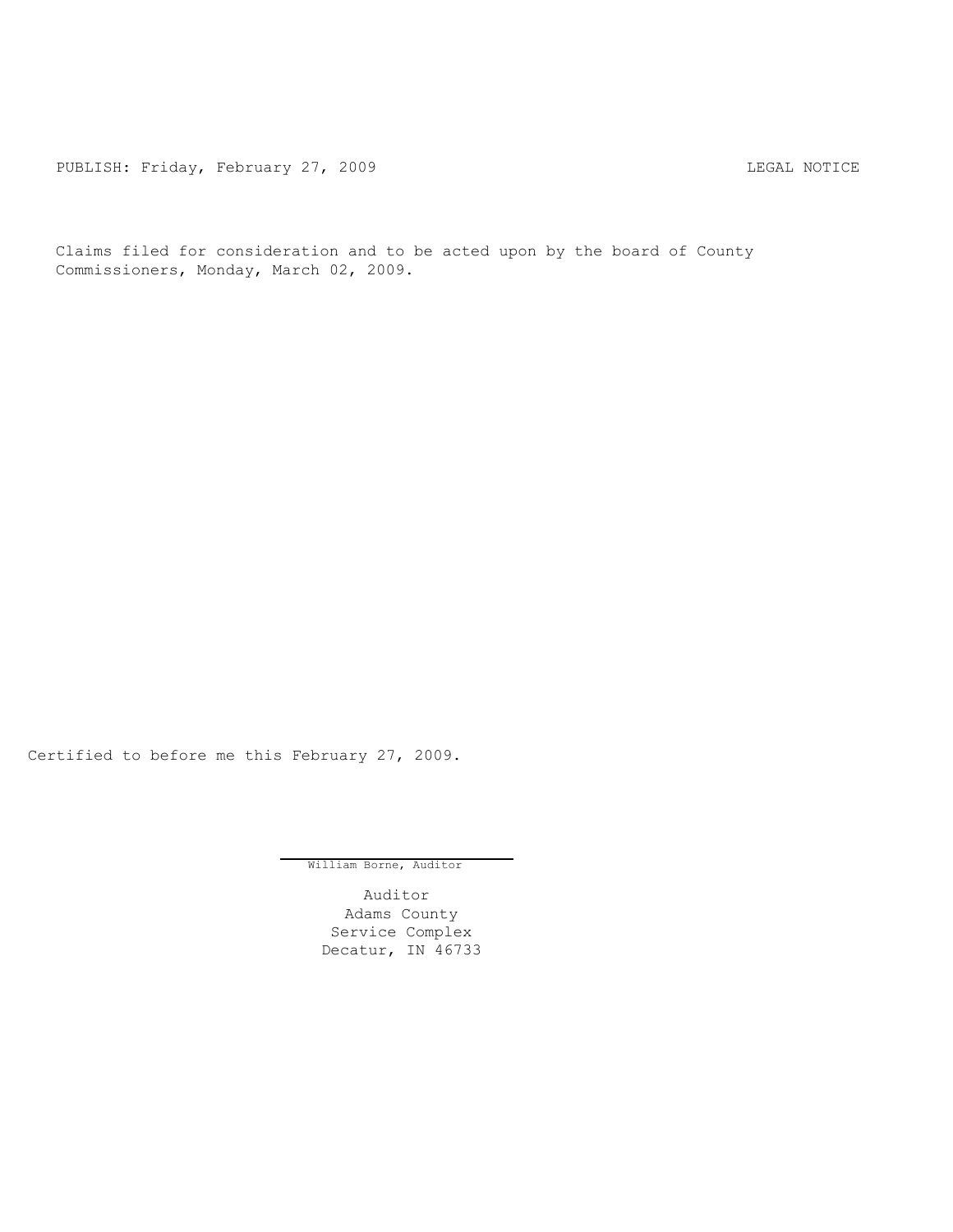

## **Claims Docket for Newspaper Adams County, Indiana**

## For Period: **1/21/2009** to **2/9/2009**

*313 W. Jefferson St. Decatur, IN 46733 (219) 724-2600*

## Date Claims to be Paid: **3/2/2009**

| <b>Vendor</b>                    | Amount    | <b>Vendor</b>                | Amount    |
|----------------------------------|-----------|------------------------------|-----------|
| <b>Adams County Auto Supply</b>  | 106.84    | Adams Memorial Hospital      | 32,221.57 |
| <b>Adams County Treasurer</b>    | 6.07      | Indiana Michigan Power       | 8,127.94  |
| American Health Care             | 380.65    | Arnold Lumber Company        | 483.00    |
| Berne Tri-Weekly News            | 272.47    | Brown, Blair A.              | 240.00    |
| Hoosier Blue Flame               | 49.50     | Brateman's                   | 129.98    |
| Butler, Fairman, & Seufer        | 2,231.30  | Bowers, Charles              | 2,302.92  |
| Chet's Pest Control              | 120.00    | Cintas Location #338         | 43.21     |
| City Of Decatur                  | 1,154.92  | Decatur True Value           | 112.86    |
| <b>Complete Printing Service</b> | 792.00    | Computer Systems, Inc.       | 1,462.16  |
| Courtesy Ford, Inc.              | 24.95     | Craigville Telephone Comp    | 119.60    |
| Weber, Daniel                    | 20.00     | Sigworth, Darrell W.         | 469.76    |
| Decatur Daily Democrat           | 731.38    | Decatur Police Department    | 1,654.00  |
| Emergency Radio Service          | 908.00    | Gordon Food Service          | 5,129.51  |
| Drake, Gregory L.                | 60.00     | Haywood Printing Company     | 690.55    |
| Hilty Engine Service             | 92.64     | <b>Innovative Concepts</b>   | 3,591.58  |
| Smith, Jan                       | 20.00     | Janitors Supply Company      | 78.77     |
| K-Mart                           | 191.29    | Landis & Sons Drainage       | 5,825.05  |
| Lehman Feed Mill                 | 80.50     | Busse, Louise                | 262.00    |
| Gresla, Mark S. Md               | 480.25    | McBride And Son Welding      | 43.50     |
| Meshberger Brothers Stone        | 2,754.70  | Minds Eye Graphics           | 378.65    |
| Moser Motor Sales, Inc.          | 101.78    | Mr. Planners                 | 361.00    |
| Nipsco                           | 16,727.15 | Griffiths, Nolan             | 20.00     |
| Miller, Patrick                  | 415.00    | Paul W. Reidenbach Equipm    | 397.71    |
| Portland Motor Parts, Inc        | 38.87     | Power Components Corporat    | 61.80     |
| Quik Stop                        | 71.98     | Quill Corporation            | 100.10    |
| Thompson, Roger                  | 60.00     | Roto-Rooter                  | 250.00    |
| Selking International            | 544.82    | <b>Stone-Street Quarries</b> | 135.12    |
| <b>Summit Radiology</b>          | 45.00     | Reynolds, Tamara J.          | 112.50    |
| Smith, Teryl R.                  | 161.08    | Print Shop                   | 3,192.33  |
| Barkey, Timothy L.               | 188.16    | Top Supply Company           | 717.25    |
| <b>Tractor Supply Company</b>    | 20.98     | <b>U.S. Postmaster</b>       | 10,098.00 |
| Underground Pipe & Valve,        | 350.00    | Wal-Mart / GEMB              | 147.44    |
| Welder Services, Inc.            | 45.72     | Wemhoff Land Surveying, I    | 3,373.43  |
| West Payment Center              | 740.05    | D & D Auto Repair            | 946.67    |
| Christopher E. Harvey            | 18.41     | Fred A. Schurger             | 34.75     |
| Cook, Russell E.                 | 20.00     | Burry, Herman, Miller, Brown | 2,751.00  |
| Swiss City Veterinary            | 260.00    | Ikon Office Solutions        | 10,317.00 |
| National Serv-All                | 131.70    | Embarq                       | 2,751.44  |
| Teeple, Gary                     | 20.00     | J. L. Manufacturing & Fab.   | 805.00    |
| CMC, LLC                         | 6,435.00  | Rudd Equipment               | 112.49    |
| Angie White                      | 22.88     | Purdue University            | 311.52    |
| Waste Management                 | 164.61    | Nowak Supply Company, Inc    | 128.38    |
| Indiana Assoc. Of Co. Com        | 950.00    | Don Myers Plumbing           | 90.00     |
| City Of Decatur Park Depa        | 3,483.33  | Cargill, Inc.                | 4,635.02  |
| Jackson Oil & Solvents, I        | 3,054.77  | Nussbaum Transmission Ser    | 130.00    |
| Arthur L. Nussbaum               | 20.00     | Indiana Recorders Associa    | 443.54    |
| Bob's Locksmith Shop             | 1,143.00  | Northern District Clerks A   | 60.00     |
| Dr. Michael Ainsworth            | 130.00    | Holt Equipment Company, L    | 44.16     |
|                                  |           |                              |           |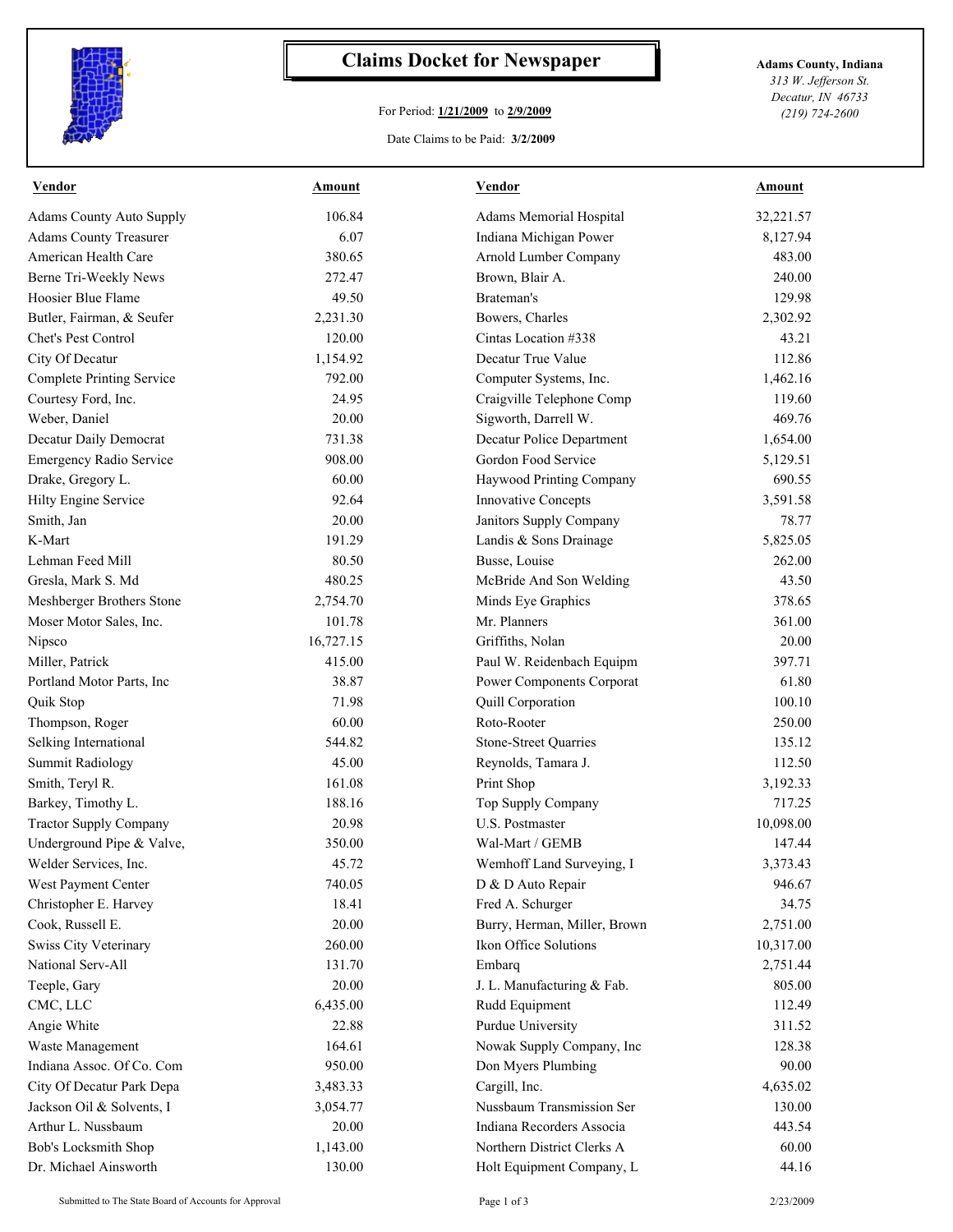| Chad W. Sprunger                  | 1,056.41  | Zurcher Tire, Inc.                       | 961.72    |
|-----------------------------------|-----------|------------------------------------------|-----------|
| Tom Magnan/Special Needs          | 41.97     | Kristina Buckner                         | 30.36     |
| Arthur J. Booth                   | 20.00     | Lexis-Nexis                              | 221.00    |
| Benicomp, Inc.                    | 24,990.58 | Emil W. Meyer                            | 60.00     |
| Harvest Land Co-op                | 6,841.73  | Direct Supply                            | 226.99    |
| Adam B. Eguia                     | 115.00    | Adams County Truck Repair                | 961.70    |
| Bradley & Associates              | 971.25    | Advanced Imaging Solutions, Inc.         | 167.65    |
| A/R Blumberg Excelsior            | 250.00    | Impac                                    | 214.50    |
| Mary A. Kitson                    | 82.38     | Leslie W. Marckel                        | 20.00     |
| Harvest Land Co-op                | 24.77     | VoMac Trucks Sales & Service             | 175.22    |
| Michael G. Werling                | 360.00    | Connie Ellenberger                       | 25.52     |
| Kim A. Fruechte                   | 20.00     | Troyer's                                 | 2,913.75  |
| Purdue University                 | 50.00     | Edwin Ford                               | 20.00     |
| Charles Padgett, Jr.              | 20.00     | Richard L. Crider                        | 20.00     |
| American Express                  | 98.51     | Kimberly A. Jackson                      | 1,602.43  |
| Century Trading Company           | 160.00    | Priority 1                               | 638.00    |
| Kendall Electric, Inc.            | 23.57     | McKesson Medical - Surgical              | 172.26    |
| International Code Council, Inc.  | 100.00    | <b>ESRI</b>                              | 12,900.00 |
| Allen County Juvenile Center      | 5,000.00  | Dick Beard                               | 20.00     |
| Bi-County Services, Inc           | 3,276.00  | Kids Law                                 | 791.25    |
| InfoBind Systems, Inc.            | 67.18     | <b>Adams County Bar Association</b>      | 2,461.50  |
| Robert Barger                     | 20.00     | Alpine Falls, Inc.                       | 57.41     |
| Deborah A. Schantz                | 220.00    | Daniel J. Michaels                       | 20.00     |
| Henry R. Mayer                    | 20.00     | Nick Bauman                              | 20.00     |
| Lynn Selking                      | 20.00     | <b>IVRA</b>                              | 25.00     |
| Verizon Wireless                  | 1,663.83  | South Adams Motor Parts                  | 33.16     |
| <b>Stationair's Express</b>       | 649.37    | Karla Marbach                            | 34.56     |
| Matrix Integration                | 1,692.00  | Habegger's Ace Lumber #4488              | 37.74     |
| Schwartz Blacksmith, LLC          | 9.90      | Schneider Corporation                    | 8,445.00  |
| CDW Government, Inc.              | 451.15    | Indiana Office of Technology             | 338.81    |
| Chad Kukelhan                     | 256.07    | Cochran Distributing                     | 40.00     |
| Triangle Design                   | 4,800.00  | Cintas Location #G64                     | 996.68    |
| John August                       | 95.30     | Marco Developments, LLC                  | 1,050.00  |
| Gregory A. Cook                   | 20.00     | LBH Chemical & Industrial                | 309.53    |
| Fort Wayne Medical Laboratory     | 116.00    | James E. Taylor, DDS                     | 451.00    |
| Richard F. Thompson               | 63.36     | IN Assoc. of Co. Supervisors & Engineers | 40.00     |
| Donna E. Barger                   | 60.00     | <b>IKON Office Solutions</b>             | 2,859.90  |
| Office Depot                      | 76.83     |                                          |           |
|                                   |           | Sandy Busick                             | 400.00    |
| Decatur Ace Hardware              | 237.28    | Kevin McIntosh                           | 20.00     |
| Pamela K. Sewell                  | 160.40    | Association of Indiana Counties          | 75.00     |
| Havel                             | 204.00    | <b>Direct Fitness Solutions</b>          | 5,000.00  |
| Teresa Thieme                     | 20.00     | Network Storage, Inc.                    | 6,578.50  |
| Moss                              | 5,300.00  | <b>Strategic Solutions</b>               | 7,445.91  |
| O'Reilly Auto Parts               | 182.38    | Embarq Communications, Inc.              | 101.34    |
| <b>Embarq Communications</b>      | 5.79      | Global Gov't/Ed                          | 2,513.53  |
| Chad Urick                        | 20.00     | Vince Quinones                           | 34.99     |
| Purdue CES Education Fund         | 25.84     | Paperless Business Solutions, LLC        | 500.00    |
| Community Markets, Inc.           | 25.54     | Central Customer Charges                 | 850.78    |
| Fresh Encounter Corporate         | 123.02    | Courtesy Motors, Inc.                    | 473.30    |
| <b>NALF</b>                       | 94.00     | Sentinel Offender Services               | 7,955.25  |
| Wayne F. Steury                   | 20.00     | Treasurer, State of Indiana              | 495.00    |
| Wal-Mart Community                | 1,843.36  | Radiation Oncology Associates            | 339.00    |
| Larue D. Carter Memorial Hospital | 148.76    | Joseph Johnson, III                      | 469.97    |
| Association Members Only          | 238.88    | <b>AES</b>                               | 1,650.00  |
| Rosetta Stone Ltd.                | 558.95    | Courtesy Ford                            | 28.36     |
| Moore Wallace                     | 290.24    |                                          |           |